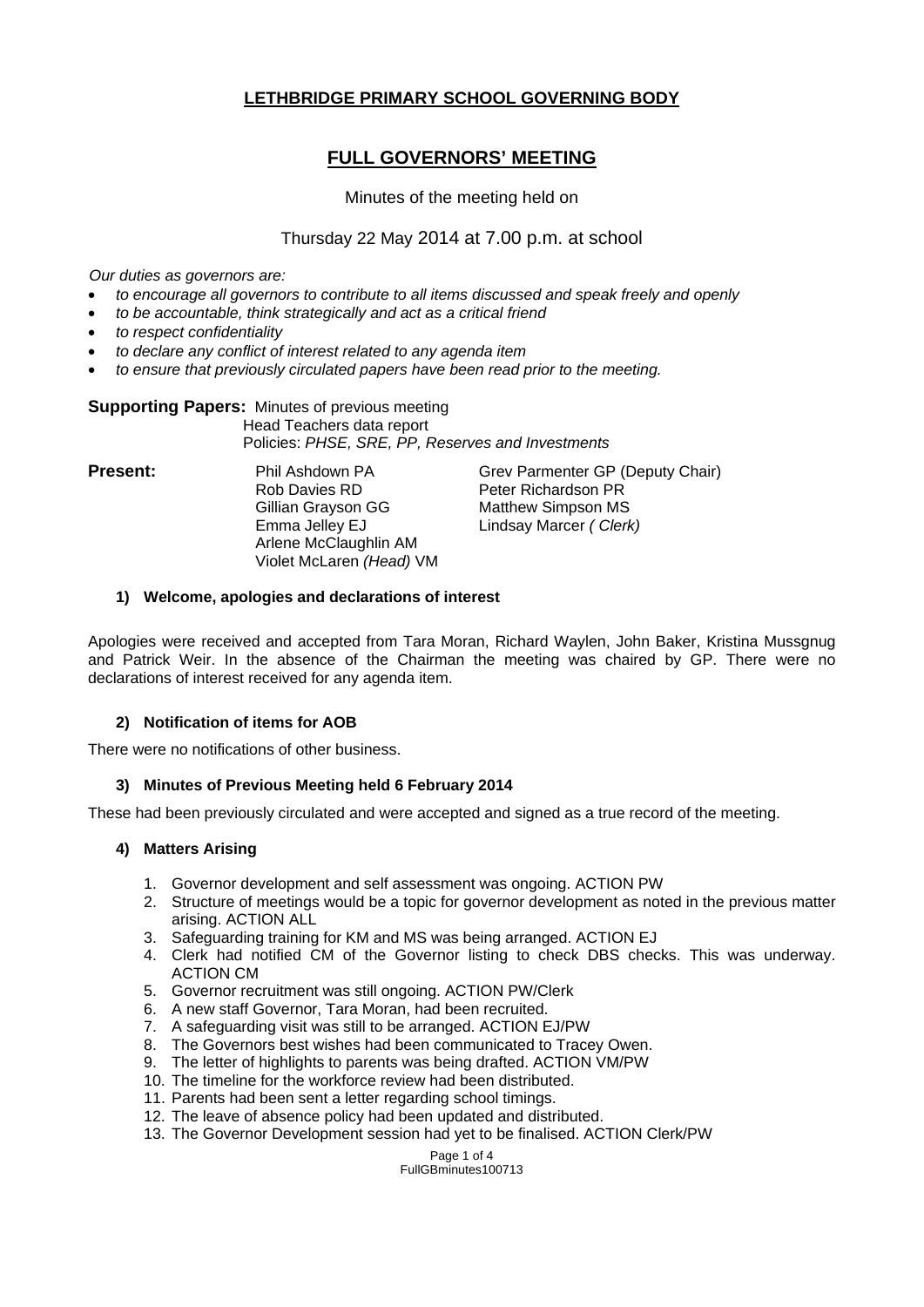# **5) Head Teachers' data report**

VM had circulated her report. There had been some concern at the end of term 2 in respect of year 1 numeracy which had now been investigated and corrected through moderation.. All other statistics were showing well above the national level. The KS1 vulnerable group summary was as expected. The Gifted writing and reading was slightly below the progress expected because of a deliberate concentration on pupils reading a wider range of material rather than pushing them onto materials beyond their maturity.. The EAL group were significantly above their cohort in writing. Pupils who had arrived after the start of the school year were below. VM noted that there was no need for concern in the data overall.

 SATS had recently taken place, MS and KM had attended to monitor in addition to a Local Authority moderator who noted that the school made great efforts to give all children access to the tests. CS said that it was good to have had Governor presence. The current year 6 cohort has a lot of special needs and many of those children had done remarkably well and all children had displayed a generally positive attitude to SATS.

A few children are not expected to make 2 levels progress. Of these children, the school has applied for statements for 2, one has had a significant amount of home schooling and has had very poor attendance all year, and one other pupil only joined the school at the end of Year 5. The other children are expected to make 2 levels progress or better.

Year 2 SATS were ongoing and the expectation was that results would be as good as in previous years. Phonics tests would take place in mid-June and based on ongoing internal testing early indications show the potential to beat previous results. There had been good support with a special programme over the last year with a dedicated specialist.

The school was moderated for EYFS resulting in a good report noting a particular strength in the staff's good knowledge of children as well as the level of EYFS training attended. SLT contact with the programme and learning judgements were also noted to be good. There were some actions to consider including opportunities for collaboration with other schools and to moderate more able children with year 1 colleagues.

The Governors noted that that there are no areas of concern and congratulated the teachers as well as staff involved in putting together this monitoring system and statistical analysis.

# **6) Nursery update**

 It was noted that planning permission had been requested. September 2015 was now seen as a likely timescale for the move.

# **7) Feedback from Committees**

# **C&S**:

RD said that the Committee had discussed feedback about school timings from parents. MS said that there has been a thread on Facebook. VM and CS were concerned about this and would look into it. ACTION VM/CS

KM had undertaken the SEN visit and RD had done ICT yesterday.

The Committee had discussed the Curriculum changes and was confident that all would be in place in September. A major item for the Committee's consideration had been staffing changes and the Committee had congratulated HS and EJ on their new appointments. All vacancies had been discussed and RD had sent out a summary note to all Governors.

The Committee had approved policies on SRE and PHSE.

**F&P**: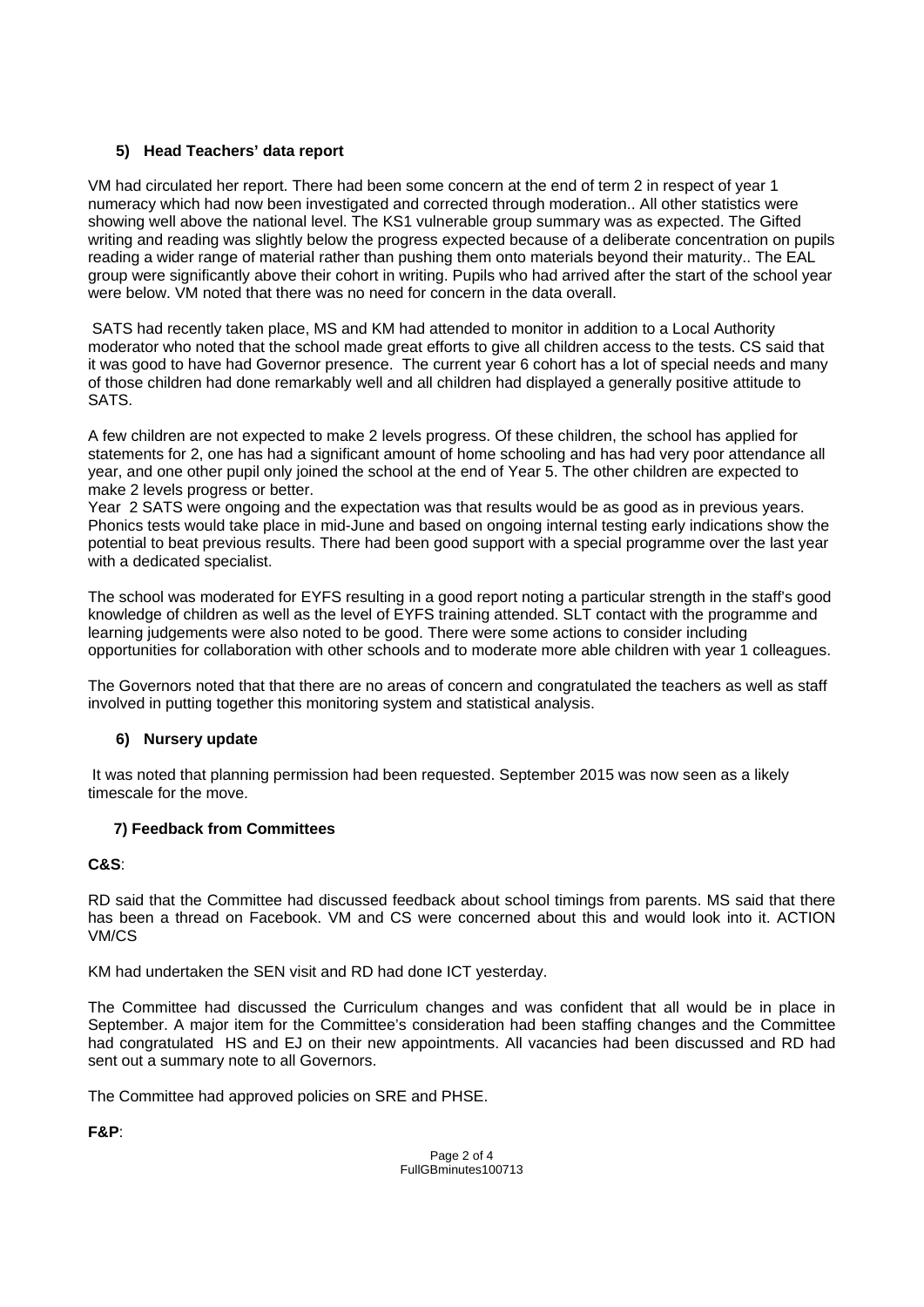PA reported that the Committee had looked at the budget noting the less than expected rollover which was now at 162K. He said that he was going to help staff with budgeting and financial planning for the kitchen. Premises issues discussed had included the reception funding and forest grant. The Committee had agreed on the reception contractor. The work required on access points and security to school was in the region of £21K and only 1 quote had been obtained. The Committee had considered the rationale (See annex to these minutes) and agreed that the reasons warranted using this supplier.

Health and Safety issues had been considered and it was noted that JB was planning a link visit.

The Reserves and Investment policy had been agreed and a Risk Register proforma had been presented for further development.

PP needed a link visit which PA had agreed to do.

### **8) Policies**

A revised Scheme of Delegation would be put to F&P and then to FGB at the next round of meetings. The Admissions policy also needed to go to the next round of meetings. ACTION Clerk.

The Board endorsed the recommendations of the Committees and agreed approval of the SRE, PHSE, PP and Reserves and Investments policies.

### **9) Governor updates**

1 new staff Governor had been appointed and 1 applicant had come forward for the parent Governor vacancy. There were still 2 vacancies on the governing body for 1 parent and 1 community. The clerk was asked to circulate a list of Governors. ACTION Clerk.

### **10) Spring BBQ**

A timetable of duties was circulated for Governors to volunteer for the spring BBQ.

## **11) AOB**

There were no items of other business.

#### **12) Date of next meeting**

The date of the next meeting was agreed as 7 July.

## **13) Close of Meeting**

GP closed the meeting at 8.30 pm.

 *Minutes approved by:………………………………………………………(Chair) on ……………* 

# **Summary of Action Points from this meeting**

| <b>DETAIL</b> | <b>ALLOCATED TO</b> | <b>ACTION</b>                                           |
|---------------|---------------------|---------------------------------------------------------|
| Minute 4      | <b>PW</b>           | Review previous Governor Charter work and develop self- |
|               |                     | assessment process for governors                        |

Page 3 of 4 FullGBminutes100713